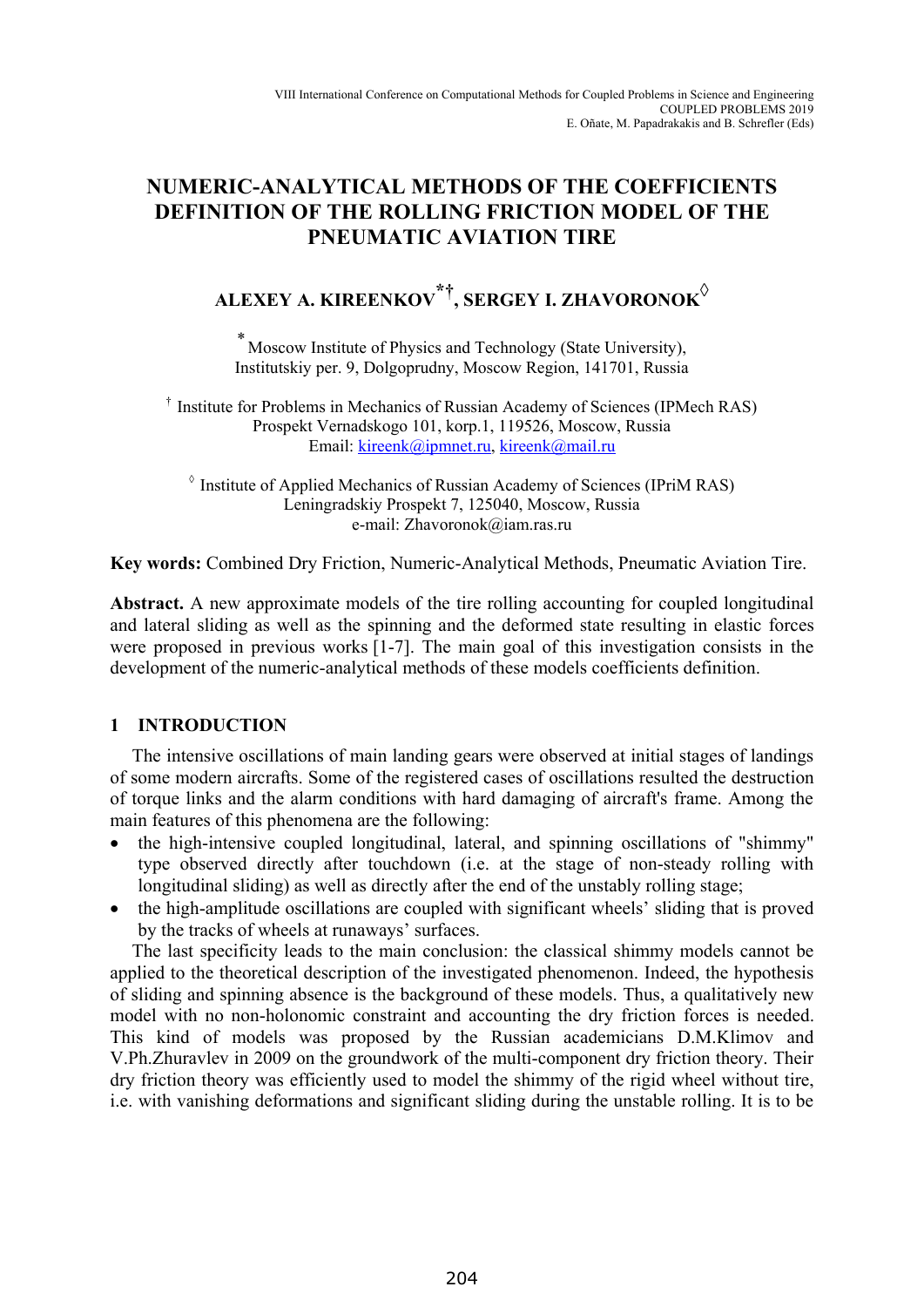noted that their solution of the rolling stability problems was obtained for the Hertzian contact pressure distribution that is allowed only for small strains and deformations of tires, i. e. the approximation of the pressured thick-walled shell by an elastic solid. Nevertheless, the pressure distributions obtained from the numerical simulation on the groundwork of 3D finite element models as well as on the known approximate analytical solutions for the nonlinear problem of the soft shell theory differ significantly from the Hertzian distribution if even the quasi-statics is investigated. The real contact pressure distribution or it approximation has to be taken into account to compute the friction parameters, primarily for the friction torque due to its significant effect on the stability of rolling [5, 6, 7, 12]. Such a distribution can be obtained on the background of the finite element simulation in dynamics or in quasi-statics. On the other hand the three-dimensional finite element modeling of such strongly nonlinear systems is very resource consuming. Thus, the numerical simulation of the dynamics of systems like aircraft landing gears become practicable only at the stage of final calculations if the transient contact interaction of a pneumatic wheel and a road is modeled in details; it remains almost meaningless at the stage of the preliminary engineering design. Roughly speaking, it is strictly required to know what effect will be studied before the detailed quantitative dynamics analysis is performed.

Such a qualitative analysis must result in the knowledge about main specificities of the system and requires approximate models up to the simplest ones allowing analytical estimates construction. For instance, the study of the stability of the wheel rolling can use different three-dimensional models as well as the shell models or even the simplest approximations of the contact pressure to compute the dry friction forces and torque, etc. This approach was realized by the authors in the previous works [3, 4, 6, 7, 8, 9]. These results were obtained with the aid of theory of multi-component dry friction which makes it possible to correctly and qualitatively describe the effects of dry friction in the case of combined kinematics. The narrow field of theoretical mechanics that began in the early 2000's with a few publications has formed in integral scientific direction, now, and has effectively used not only in works of authors [3-10] but in different publications of researchers from different scientific groups [1, 2, 11].

Unfortunately, the application of the theory of combined dry friction was limited by the need to calculate the coefficients of the models based on the calculation of the distribution of normal tangential stresses within the contact patch. The technique of experimental investigations of these coefficients and its validation on the base of numerical experiment is presented below. The verification procedure consists in two main stages: at the beginning the models coefficients are calculated on the basis of analytical formulae [3,4,6,8] with aid of numerical simulation of the stress distribution inside contact areas, then these coefficients are defined from the numerical dependence for dry friction torque and force components.

#### **2 NUMERICAL EVALUATION OF THE COEFFICIENTS OF THE COUPLED DRY FRICTION MODEL ON THE BACKGROUND OF THE FINITE ELEMENT SIMULATION OF TIRE-ROAD CONTACT INTERACTION**

The normal reaction *N* for an arbitrary pneumatic tire could be defined as follows: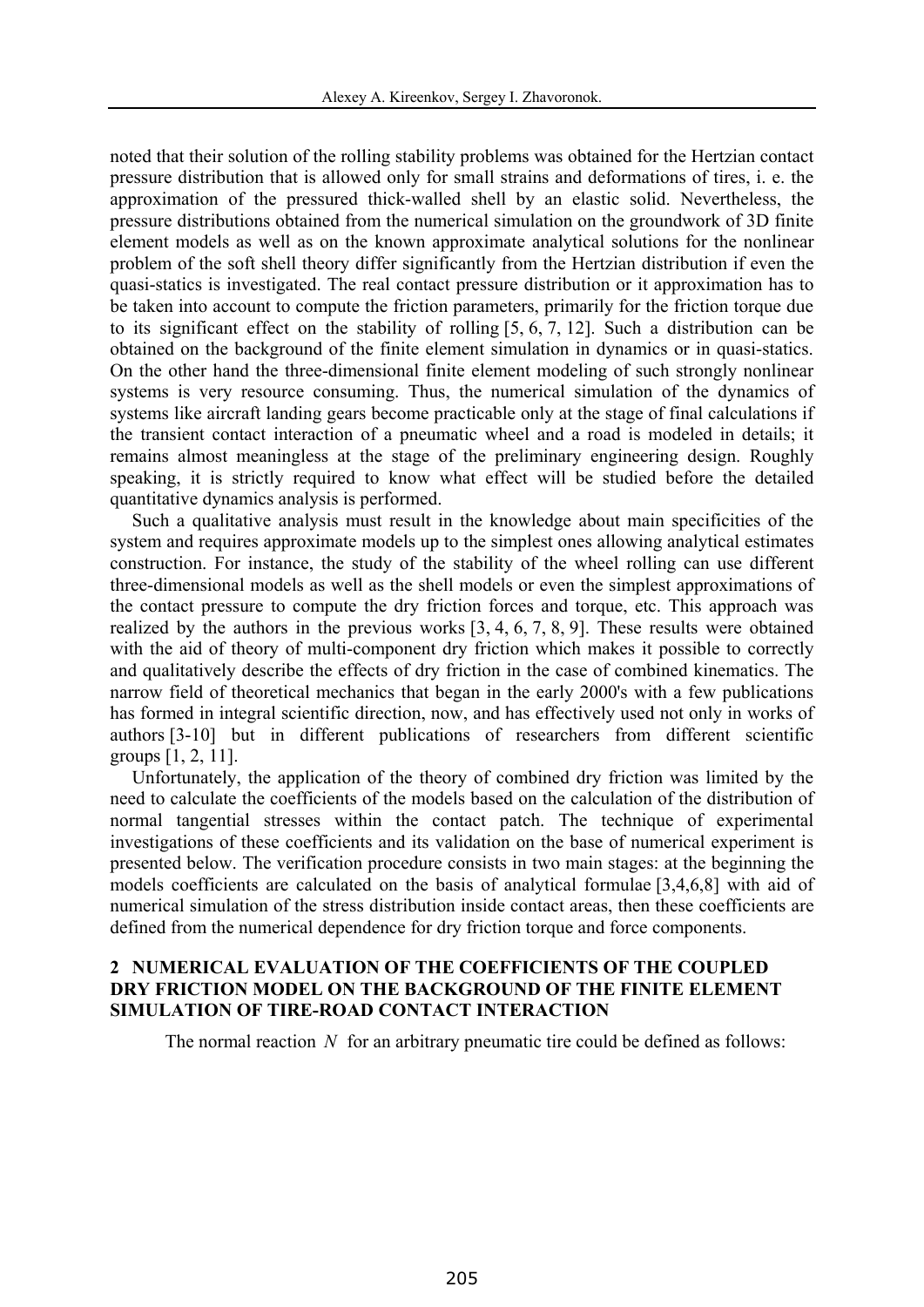$$
N = \int_{0}^{2\pi} \int_{0}^{R} \sigma_{v}(r,\varphi) r dr d\varphi
$$
 (1.1)

Here  $\sigma_{v}(r, \varphi)$  denotes the contact pressure distribution over the contact spot.

Let us consider the static deformed state corresponding to the maximum vertical deformation equal to 29 mm. The corresponding distribution of the dimensionless contact pressure  $\sigma_0(r, \phi)$  referred to the boost pressure  $P^* = 200$  kPa is shown on the Figure 1:

Dimensionless pressure distribution over the contact spot,  $\delta$  = 29 mm



Figure 1. Spatial distribution of the static contact pressure in a typical tire

Now let us consider the distribution of the contact pressure for the rolling tire corresponding to the same boost pressure as well as to the same maximum vertical deformation before rolling initiation. The spatial distribution of the dimensionless pressure  $\sigma_v(r, \phi)$  is shown below on the Figure 2: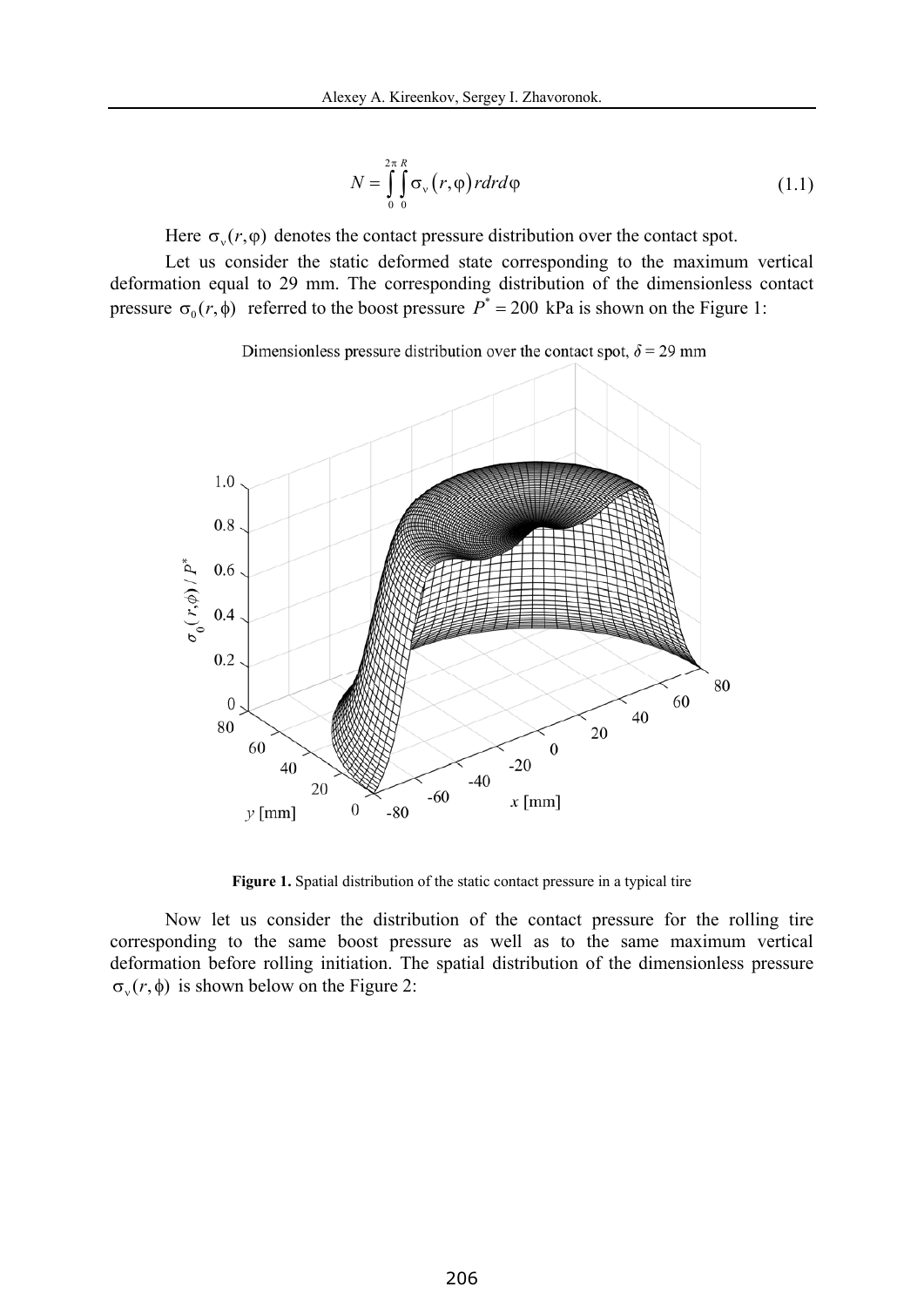

Figure 2. Spatial distribution of the static contact pressure in the rolling tire

For the diameter section of the contact spot we have the contact pressure distribution that is shown on the Figure 3.

Let us define hence the rolling correction factor  $k<sub>x</sub>$ . In general, the pressure could be approximated as follows [3, 4, 6, 8]:

$$
\sigma_{v}(r,\varphi) \approx \sigma_{0}(r,\varphi) \left(1 + k_{x} \frac{x}{R} \frac{\omega_{y}}{|\omega_{y}|}\right)
$$

where *R* is the contact spot radius and  $k<sub>x</sub>$  is interpreted as a shift of the gravity center of the contact pressure distribution due to the rolling. As a result, we obtain

$$
s_x = \frac{\int_{0}^{2\pi} \int_{0}^{R} \sigma_{v}(r,\varphi) r^2 \cos\varphi dr d\varphi}{\int_{0}^{2\pi} \int_{0}^{R} \sigma_{v}(r,\varphi) r dr d\varphi}, \quad k_x = \frac{s_x}{s} R, \quad s = \pi \int_{0}^{R} \sigma_{v}(r,\varphi) r^3 dr \tag{1.2}
$$

As the contact spot could be considered as a circle, the numerical evaluation of the formulae (1.2), (1.3) and (1.4) could be based on the trapezoid formula referred to the polar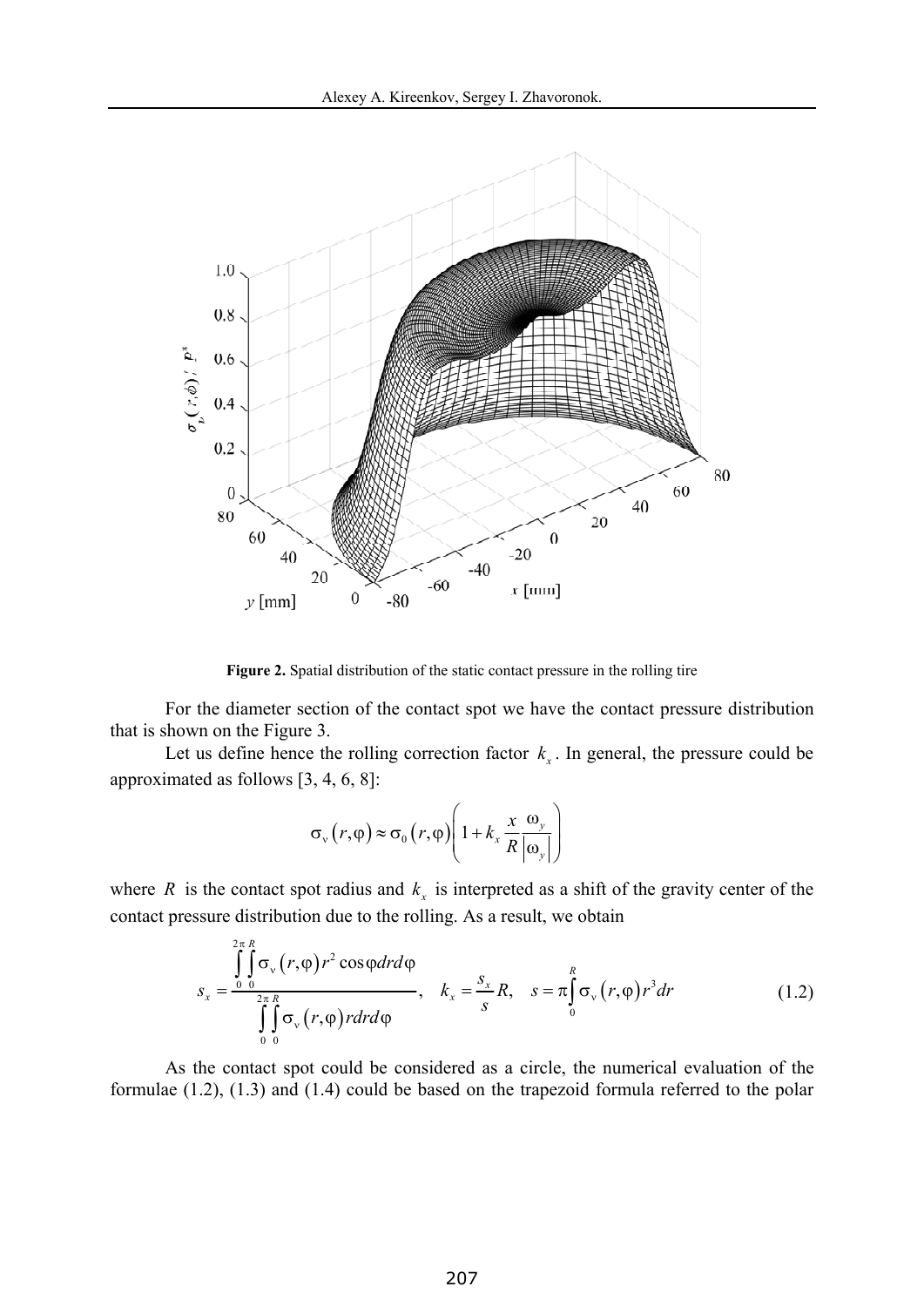frame. As a result, we obtain  $N = 2.41 \times 10^5$  N,  $M_0 = 1.07 \times 10^4$  N × m,  $m = 0.025$  m,  $a = 0.052 \text{ m}^{1/2}, s = k_x = 0.13$ .



**Figure 3.** Distribution of the dimensionless static contact pressure over the diameter section of the contact spot, finite element simulation

The approximate formulae for the longitudinal dry friction force as well as for the dry friction torque could be written as follows [3, 6, 8]:

$$
F_{\parallel} = \frac{F_0 v}{\sqrt{v^2 + au^2}}, \quad F_{\perp} = \frac{k_x b_1 u}{\sqrt{u^2 + bv^2}}, \quad M_C = \frac{M_0 u}{\sqrt{u^2 + mv^2}} z
$$
(1.3)

Here the following coefficients are introduced:

$$
F_0 = 2\pi f R^2 A^1, \quad M_0 = 2\pi f R^3 A^2 \tag{1.4}
$$

$$
\frac{1}{\sqrt{a}} = \frac{1}{F_0} \pi f R^2 A^0 = \frac{1}{2} \frac{A^0}{A^1}; \quad \frac{1}{\sqrt{m}} = \frac{1}{M_0} \pi f R^3 A^3 = \frac{1}{2} \frac{A^3}{A^2}.
$$
\n(1.5)

$$
b_1 = \pi f R^3 A^2 = \frac{M_0}{2}; \quad \frac{b_1}{\sqrt{b}} = \pi f R^3 A^3 = \frac{M_0}{\sqrt{m}} \Rightarrow \quad \frac{1}{\sqrt{b}} = \frac{2}{\sqrt{m}} = \frac{A^3}{A^2}.
$$
\n
$$
A^k = \int_0^1 \sigma_0(\rho) \rho^k d\rho, \quad \rho = \frac{r}{R}.
$$
\n(1.6)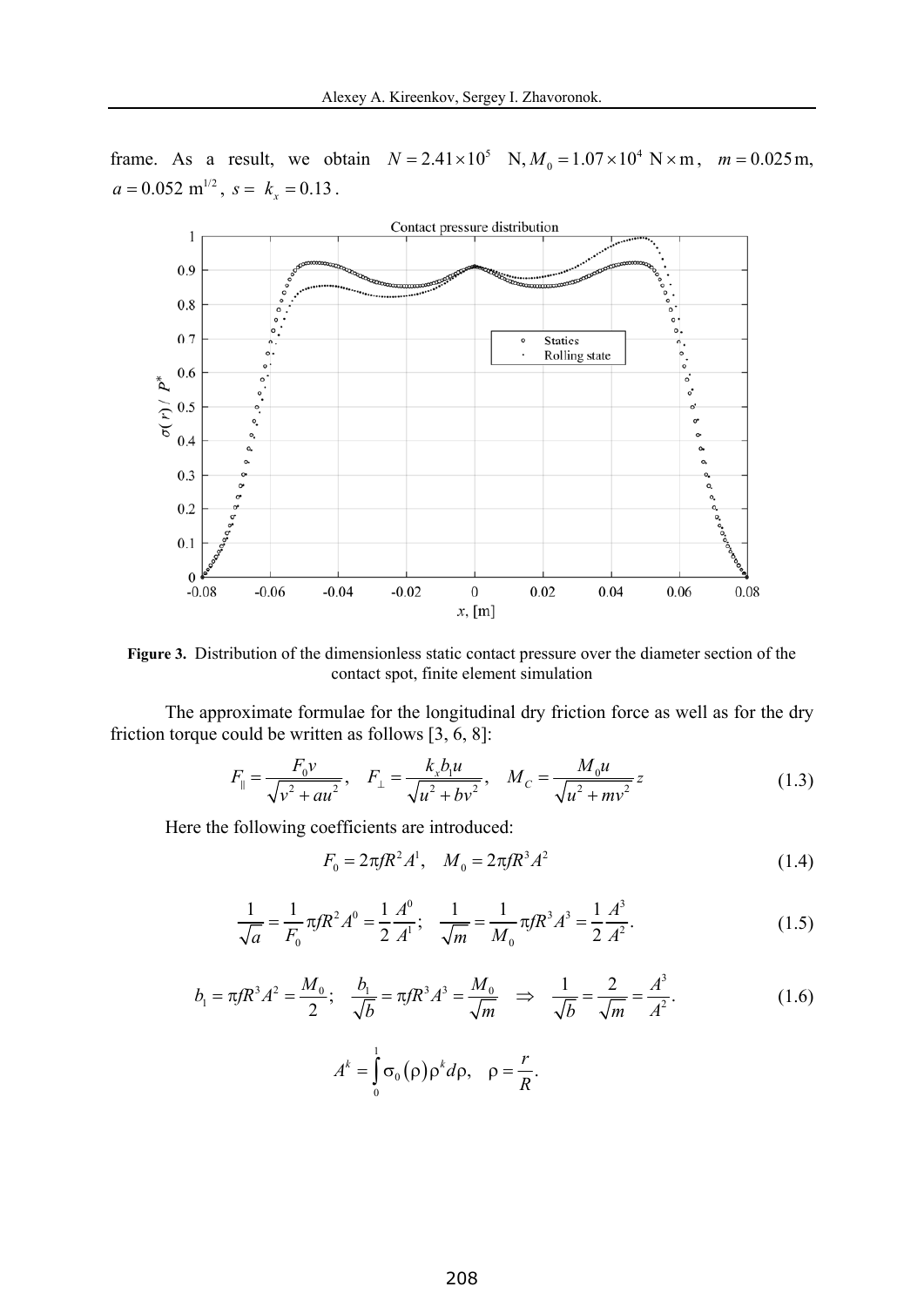Thus, the formula for  $F_{\perp}$  can be rewritten as follows:

$$
F_{\perp} = \frac{k_x M_0 u}{2\sqrt{u^2 + \frac{1}{4}mv^2}}
$$
(1.7)

Let us introduce dimensionless variables,  $v = v/u$  and  $v = u/v$ . Thus, the onedimensional dependencies for both dry friction force and torque could be derived from (1.1):

$$
F_{\parallel} = \frac{F_0}{\sqrt{1 + a \psi^2}}, \quad F_{\perp} = \frac{k_x M_0}{2\sqrt{1 + \frac{1}{4}m v^2}}, \quad M_C = \frac{M_0}{\sqrt{1 + m v^2}}.
$$
(1.8)

The corresponding diagrams are shown on Figures 4, 5, 6 as solid lines for  $f = 0.3$ .

We could consider these diagrams as test data; thus, the factors  $F_0$ ,  $M_0$ ,  $k_x$ ,  $a$ , and *m* of the model (1.8) could be obtained from these diagrams, therefore the model could be interpreted as a rheological one. Indeed, let us perturb the diagrams by applying the random distribution with amplitude equal to  $0.2 \max(F_{\parallel})$  and  $0.2 \max(M_{\nu})$ , respectively. In the other words, the 20% measurement error level is assumed. The corresponding "test values" are shown on Figures 4-6 as dotted lines.



**Figure 4.** Dependence of the longitudinal friction force on the ratio between the sliding velocity and spinning angular velocity,  $\upsilon$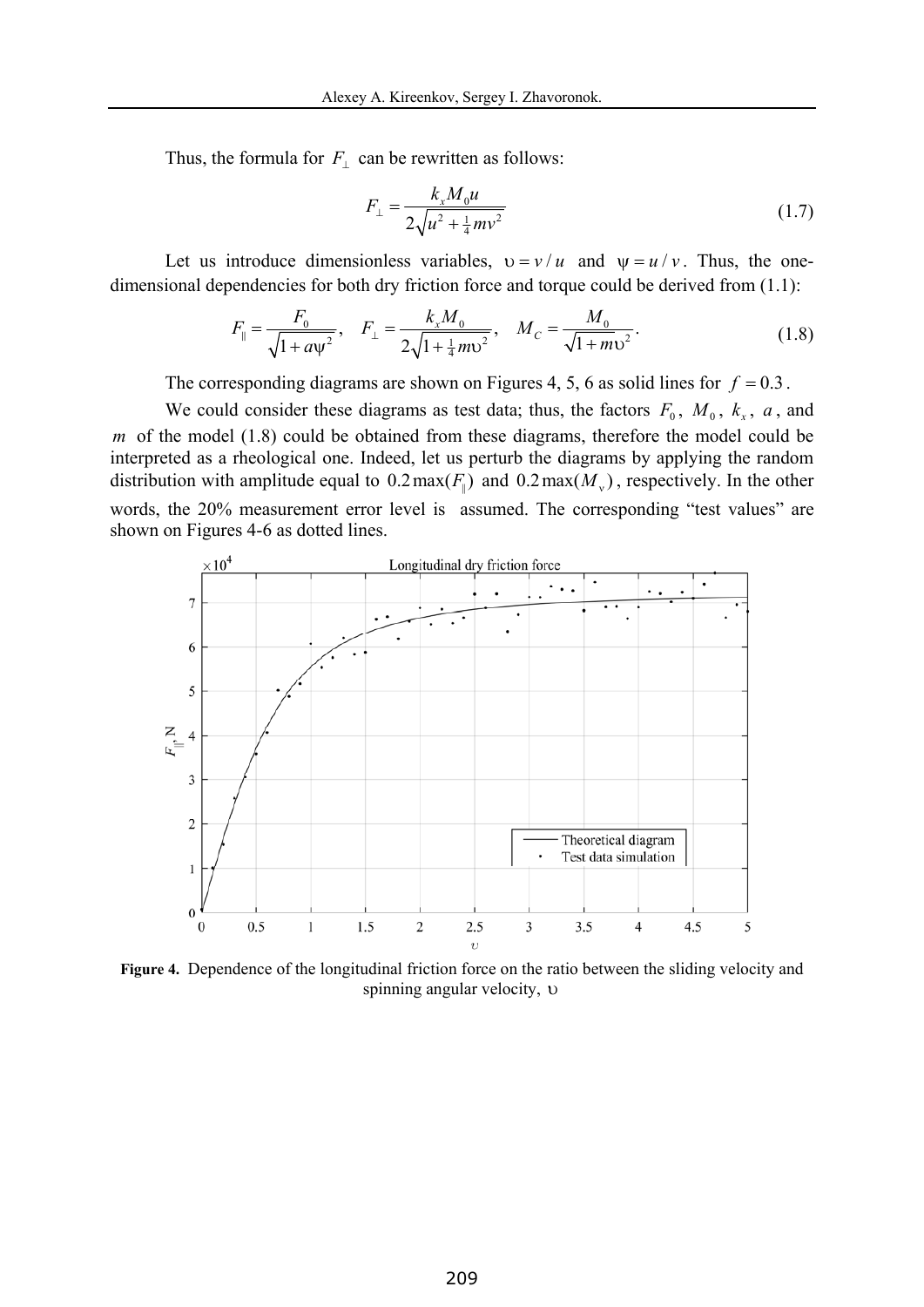

**Figure 4.** Dependence of the friction torque on the ratio between the spinning angular velocity and sliding velocity,  $\psi$ 



**Figure 5.** Dependence of the lateral friction force on the ratio between the spinning angular velocity and sliding velocity,  $\psi$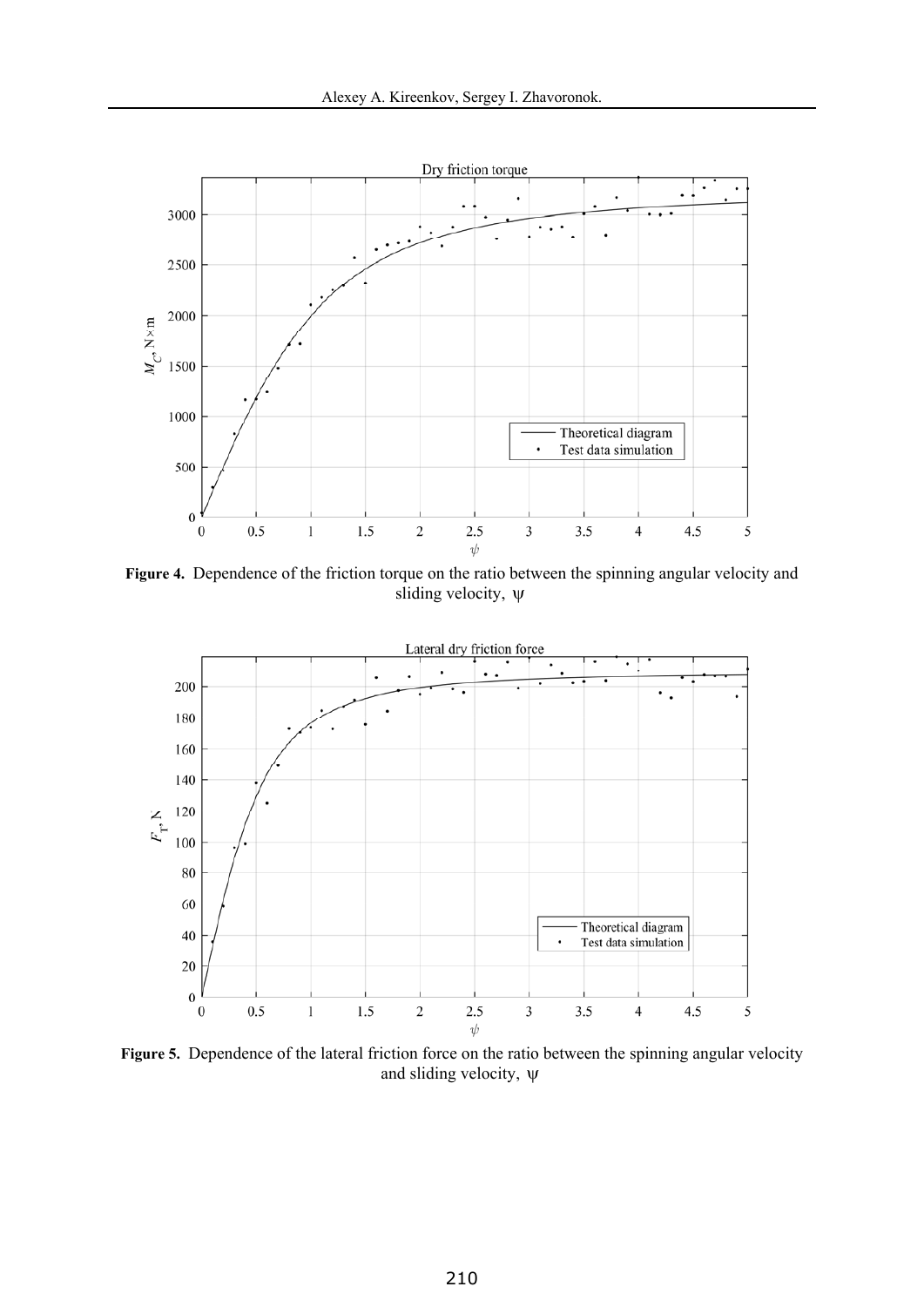The model factors could be obtained by the nonlinear least squares fitting [13]:

$$
\min \sum_{k=1}^{N} \left\| f(x_k) - y_k^2 \right\| \tag{1.6}
$$

where  $x_k$  are the values of  $\psi$  and  $\psi$  and  $\psi_k$  are measured values of the longitudinal force  $F_{\parallel}$ , lateral force  $F_{\perp}$  and friction couple  $M_{\nu}$ . The dry friction factor could be obtained as

$$
f = \frac{F_0}{N} \tag{1.6}
$$

The fitting of the test data results in the following coefficients of the investigated model obtained with 95% confidence bounds:

| Coefficient | Theoretical value | Experimental value | <b>Bounds</b>     |
|-------------|-------------------|--------------------|-------------------|
|             | 0.3               | 0.301              | 0.296, 0.305      |
| $F_{0}$     | 72219             | 72370              | 71200, 73530      |
| $M_{0}$     | 3215              | 3252               | 3182, 3322        |
| a           | 0.690             | 0.714              | 0.603, 0.825      |
| m           | 1.595             | 1.607              | 1.348, 1.867      |
| $K_{v}$     | 0.130             | 0.129              | $0.128$ , $0.131$ |
|             |                   |                    |                   |

**Table 1**: Coefficients of the model

#### **3 CONCLUSIONS**

- The model of the dry friction with combined kinematics is considered accounting for the contact pressure distribution obtained from the finite element simulation of the quasi-static deformed state of the pneumatic tire.
- The factor of the rolling friction as well as other coefficients of the model based on analytical approximations are obtained on the background of the numerical simulation of the steady rolling of the tire.
- The dimensionless dependencies of the longitudinal dry friction force, lateral dry friction force, and dry friction torque are obtained.
- The experimental data are simulated by adding of random noise to the theoretical curves, then the model factors are obtained from noised curves by nonlinear least squares procedure.
- The good correlation between the exact model coefficients and the ones obtained from the simulated test curves is shown, therefore the possibility of identification of the model parameters after typical tests is proven.